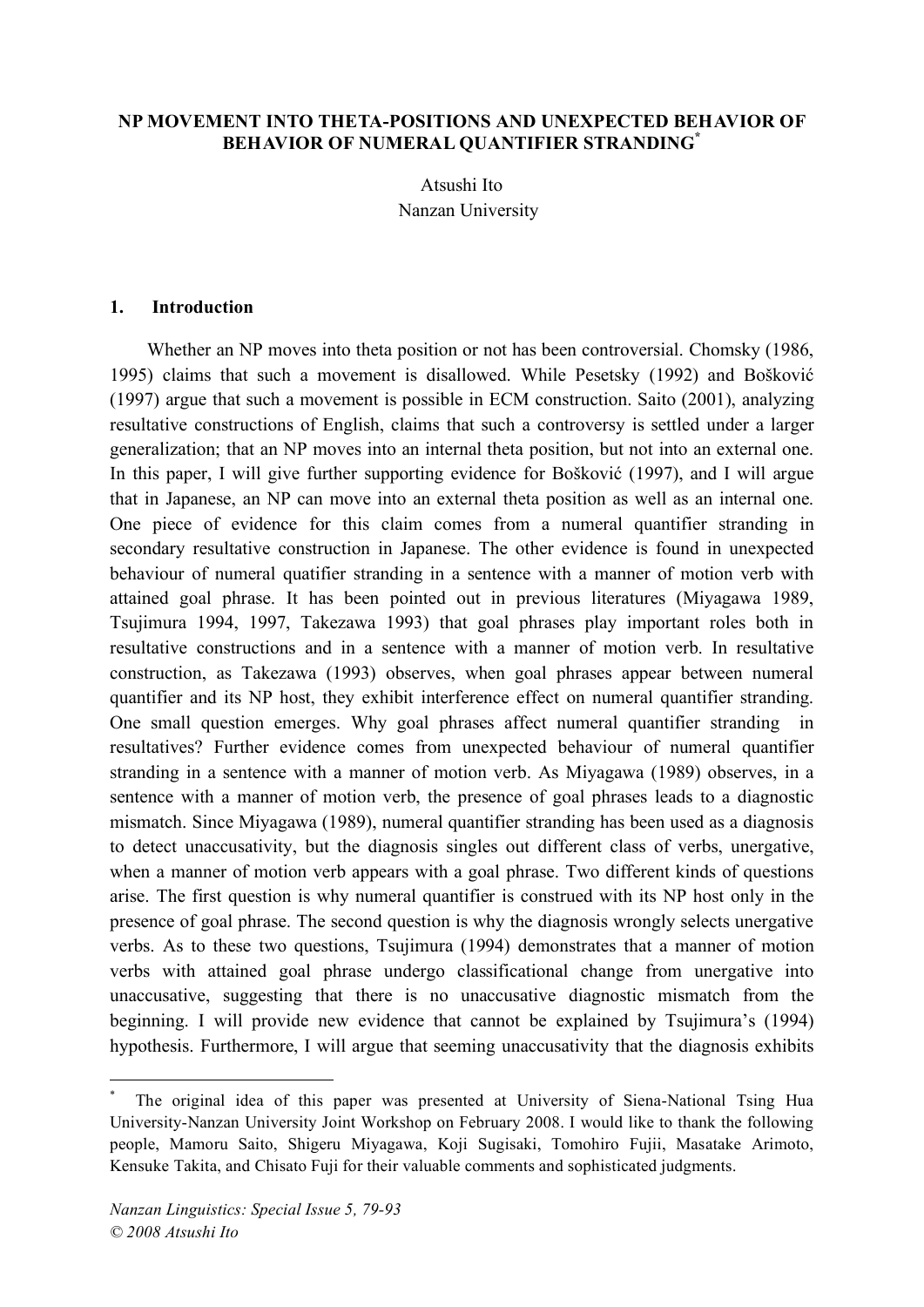in two different kinds of constructions is due to NP movements into another theta positions from goal phrases.

This paper is organized in the following way. In section 2, I will give supporting evidence for Bošković (1997) and Saito (2001). I will argue that logical subjects of secondary resultatives in Japanese are moved from resultative goal phrases into internal theta position. In section 2.1, I will look at Bošković (1997) and Saito (2001), and section 2.2 is concerned with numeral quantifier stranding in resultatives. In section 2.3, I will give an analysis of the fact. In section 3, I will claim that in Japanese an NP moves into an external theta position under a special circumstance. In section 3.1, I will review the basic discussion for unaccusative diagnosis. Section 3.2 is concerned with unexpected behaviour of numeral quantifier stranding, a diagnosis mismatch. In section 3.3, I will take a quick look at Tsujimura's (1994) account of the fact. In section 3.4, I will re-examine the fact by using two different kinds of adverbs, and demonstrate that the phenomenon cannot be explained by Tsujimura's hypothesis. Section 3.5 provides an alternative analysis. Section 4 is a conclusion.

# **2. NP-Movement and Resultatives**

## **2.1. Does Theta-Criterion Hold?**

NP movement into A-position is highly controversial. Chomsky (1986, 1995) prohibits such a movement. Consider the example sentences in  $(1)$ .

- (1) a. \*John<sub>i</sub> HIT  $t_i$ . (=John hit himself.)
	- b. \*John<sub>i</sub> BELIEVES t<sub>i</sub> to be smart.  $(=\text{John believes himself to be smart.})$

(Chomsky 1986, 1995)

Chomsky observes that there are no capital HIT nor capital BELIEVE, which allow NP movements into another theta positions. The sentences in (1) are no good under the intended meanings. In (1), the NPs, *John* cannot move from their trace positions into their surface positions. Chomsky claims that there is a strict restriction on theta role assignment, which is stated as theta-criterion in (2).

(2) Theta-criterion: Each theta role must be assigned to one argument, and each argument must receive one theta role. (Chomsky 1981)

On the other hand, Bošković (1997) argues that such a movement is possible (see also Hornstein 2001). Bošković's argument is based on the following paradigm, which is shown in (3) and (4). Consider the sentences in (3) and (4).

- (3) a. Sue estimated Bill's weight.
	- b. \*Sue estimated Bill.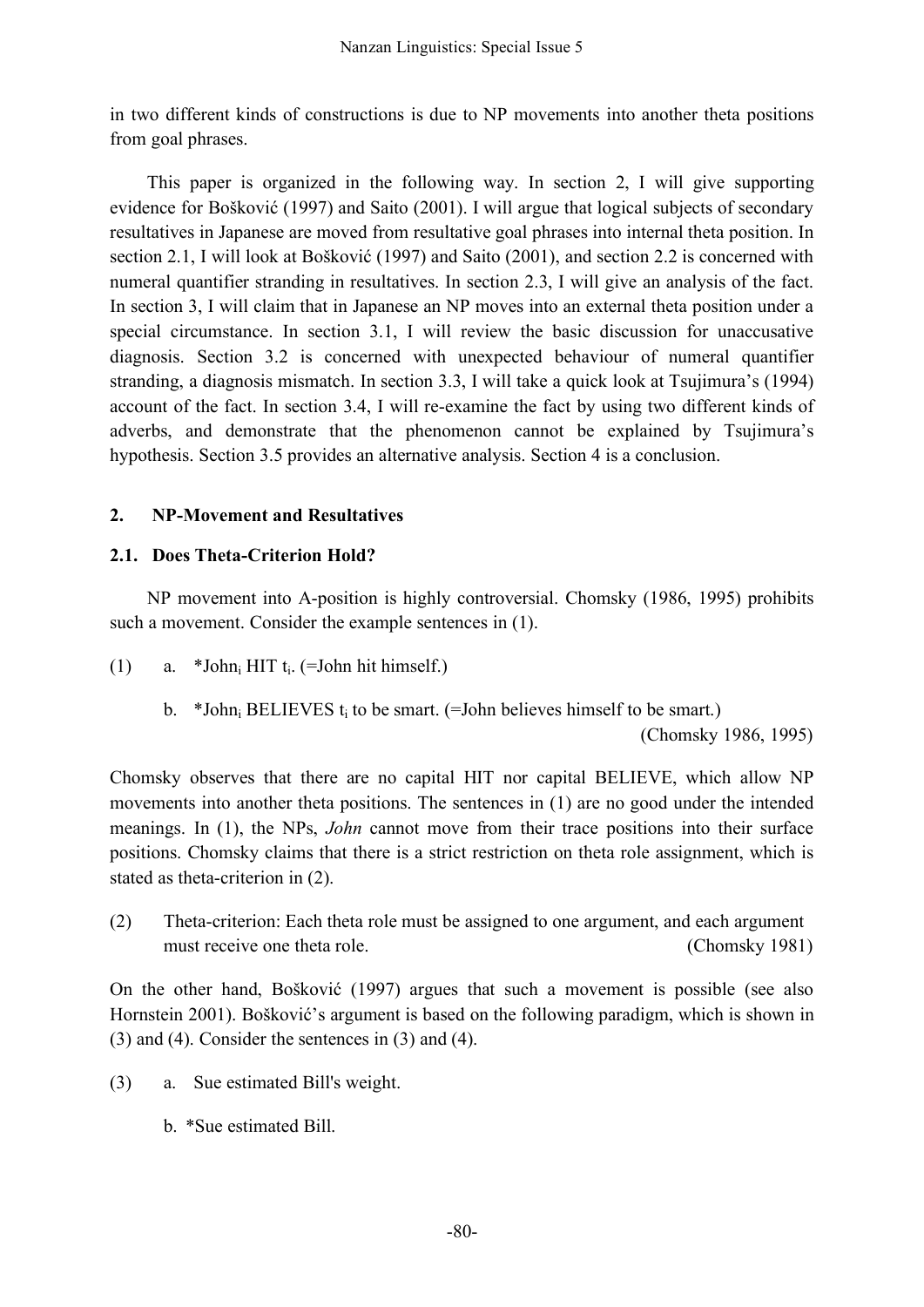## (4) a. Sue estimated Bill's weight to be 150.

b. \*Sue estimated Bill to be 150.

(Bošković 1997)

The example sentences in (3) are simple sentences with transitive verbs. The example sentence in (3b) is no good due to selectional property of the verb, *estimate*. The example sentences in (4) are instances of ECM sentences. If (4b) is a simple ECM sentence, it is not clear why it should be ruled out in spite of the fact that the sentence in (4a) is good. But if we assume that the embedded subject, *Bill*, in (4b) is theta-marked also by the matrix verb, the contrast between (4a) and (4b), like (3), is accounted for in terms of selectional property of the matrix verb, *estimate*. According to Bošković claim, in (4b) an NP receives one theta role in the embedded clause, and then it moves into internal theta position to receive another theta role from the matrix verb. In this way, an NP in ECM receives multiple theta roles by Merge.

Saito (2001) argues that in a resultative construction of English an NP receives multiple theta roles from two distinct predicates by Merge. Look at the contrast between (5a) and (5b).

- (5) a. \*John ran tired.
	- b. John hammered the metal flat.

Unergative intransitive verb in (5a) cannot take resultative phrase, so that the predicate, *tired*, is not predicated of the subject, *John*, as the example sentence in (5a) shows. On the other hand, in (5b), the NP, *metal,* functions not only as subject of the secondary predicate, *flat*, but also the direct object of the verb, *hammer*. Saito accounts for why such a contrast occurs. Consider how the NP, *metal*, is assigned two theta roles from the distinct predicates. There are two possible ways; head movement or NP movement. As the sentence in (6) shows, secondary predicate is clefted.

(6) How flat did John hammer the metal?

Based on this observation, Saito concludes that there is only one possibility left; NP movement. Look at the derivation of the sentence in (5b), which is shown in (7).

(7)  $\lceil \text{TP John}_i \rceil_{v}$  t<sub>i</sub> hammered the metal<sub>i</sub>  $\lceil \text{AP t}_i \rceil$  flat

In (7), the NP, *metal*, is first merged with the predicate, *flat*, and then it moves to internal theta position, where it receives another theta role from the predicate, *hammer*. Next consider the ill-formed derivation of (5b), which is shown in (8).

(8)  $*_{\lbrack \text{T}P}$  John<sub>i</sub>  $\lbrack_{\text{vP}}$  t<sub>i</sub> ran  $\lbrack_{\text{AP}}$  t<sub>i</sub> tired]]]

In (8), the NP, *John*, cannot move to the Spec of vP and then next to the surface position. Saito (2001) claims that the contrast between (7) and (8) ceases to be a problem, when compared with the crucial sentences in (4b) and (1), and that a larger generalization emerges,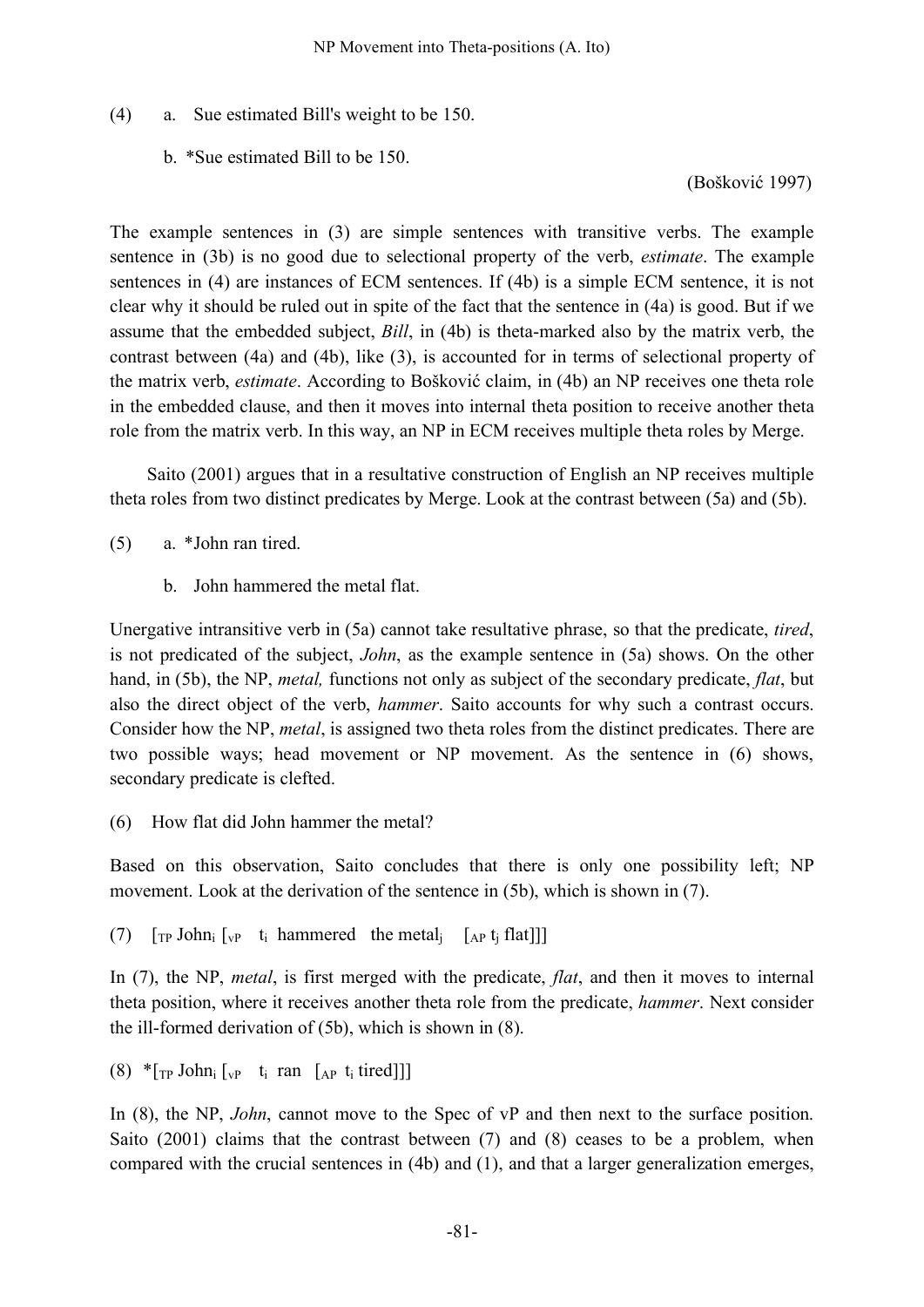which is shown in  $(9)$ .

(9) Saito's (2001) generalization: An NP moves into internal theta position, but not into external theta position.

In the next subsection, I will give supporting evidence for Bošković (1997) and Saito (2001), and argue that subjects of secondary resultatives are moved from prepositional phrases.

# **2.2. NP Movement in Resultatives in Japanese**

## **2.2.1. Resultatives in Japanese**

It has been observed in previous literatures (Kageyama 1993, Hasegawa 1999) that resultative phrases are predicated of internal arguments, not external arguments.

(10) a. \*Taro-ga kutakutani hasit-ta (koto) T-Nom tired run-Past 'Taro ran tired.' (intended meaning, 'Taro ran himself tired.') b. Taro-ga kuruma-o makkani nut-ta (koto) T-Nom car-Acc red paint-Past 'Taro painted the car red.' c. Taro-ga kodomo-o rippani (dairiigaa-ni) sodate-ta (koto)

T-Nom child independent (major player-as) raise-Past

'Taro raised a child to be independent (major player).'

In (10a), unergative intransitive verb, *hasiru* "run", cannot take resultative phrase, so that the sentence does not mean that Taro ran himself tired. In (10b) and (10c), accusative case marked NPs, *kuruma* "car" and *kodomo* "child" are subjects of secondary predicates, *makkani* "red", and *rippani* "independent", respectively. How are these NPs assigned multiple theta roles? In Japanese, like English, resultative predicates are clefted, as the sentences in (11) shows.

- (11) a. Taro-ga kuruma-o nut-ta no-wa makkani da T-Nom car-Acc paint-Past Gen-Top red be 'It is red that Taro painted the car.'
	- b. Taro-ga kodomo-o sodate-ta no-wa rippani da T-Nom child-Acc raise-Past Gen-Top independent be 'It is independent that Taro raised child.'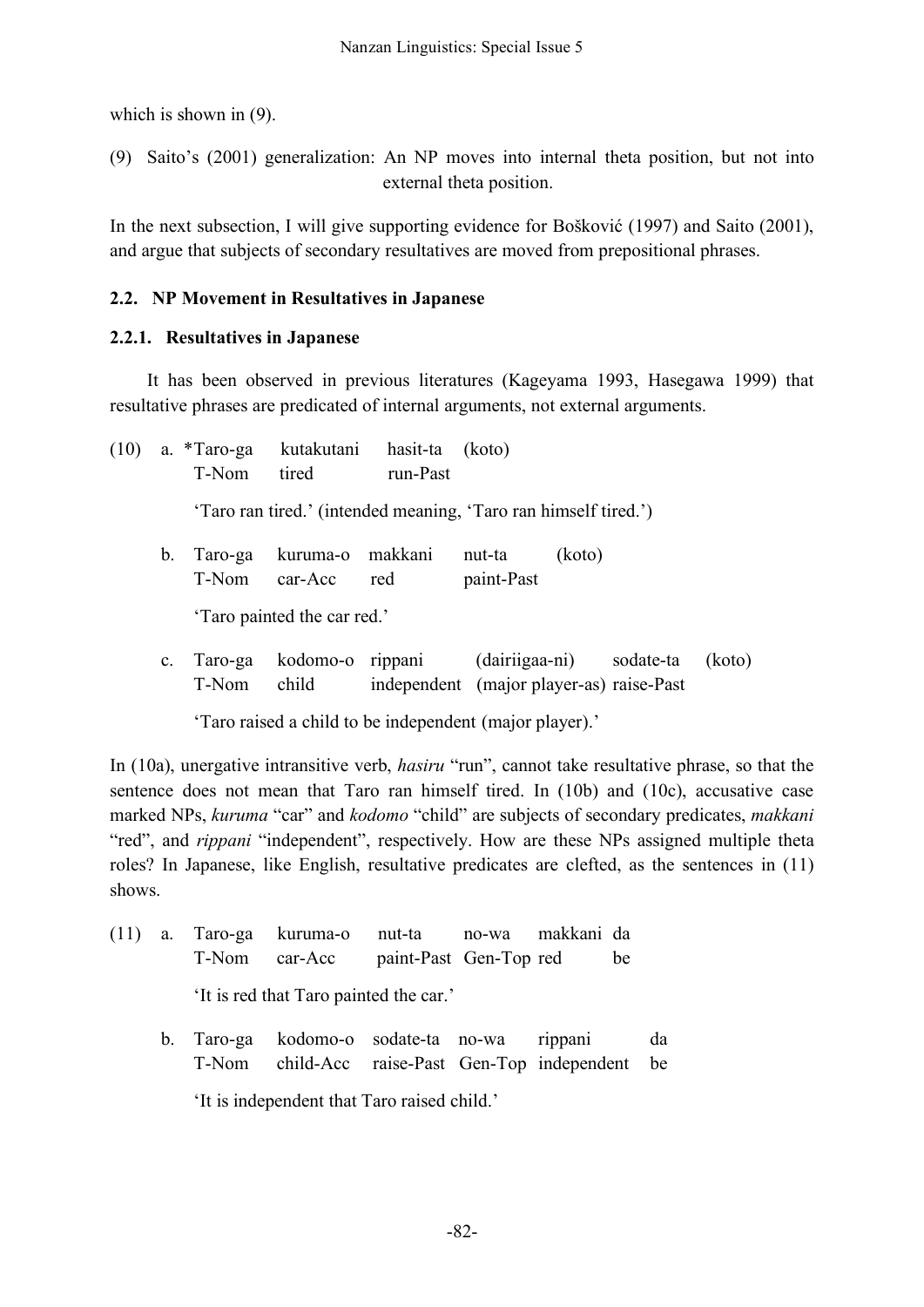c. Taro-ga kodomo-o sodate-ta no-wa dairiigaa-ni da T-Nom child-Acc raise-Past Gen-Top major player be

'It is major player that Taro raised his child.'

It is safe to conclude that in resultatives in Japanese, like those of English, an NP movement is involved in theta role assignments. The assumed structure of (10a) and (10c) are shown in (12a) and (12b), respectively.

|  | $(12)$ a. $\pi$ [TP Taro <sub>i</sub> -ga [vP t <sub>i</sub> [PP t <sub>i</sub> [PP kutakuta-ni]] hasit-ta]]<br>T-Nom             |  |           | tired-to run-Past |                            |  |
|--|-----------------------------------------------------------------------------------------------------------------------------------|--|-----------|-------------------|----------------------------|--|
|  | 'Taro ran himself tired.'                                                                                                         |  |           |                   |                            |  |
|  | b. [TP Taro <sub>i</sub> -ga [vP t <sub>i</sub> kodomo <sub>i</sub> -o [PP t <sub>i</sub> [PP dairiigaa-ni]] sodate-ta]]<br>T-Nom |  | child-Acc |                   | major player-as raise-Past |  |

'Taro raised his child to be independent.'

In (12a), the NP, *Taro*, cannot move to external theta position. Hence derivation crashes. On the other hand, in (12b), the NP, *kodomo* "children" is first merged with the predicate, *dairiigaa-ni* "major player-as", and then it moves to internal theta position to receive another. In the next subsection, I will give two pieces of evidence for this claim that subjects of resultatives are moved from prepositional phrases.

# **2.2.2. Numeral Quantifier Stranding in Resultative**

Takezawa (1993) observes that numeral quantifier cannot be construed with its NP host when the resultative predicate intervenes between numeral quantifier and its NP host. First, look at the following sentence in (13).

(13) Taro-ga san-nin-no kodomo-o rippani sodate-ta (koto) T-Nom 3-CL-Gen children-Acc perfectly raise-Past

'Taro raised three children perfectly.'

'Taro raised three children to be independent.'

The sentence in (13) is ambiguous between the following readings, 'Taro raised three children perfectly' and 'Taro raised three children to be independent.' Consider the contrast in (14).

(14) a. \*Taro-ga kodomo-o dairiigaa-ni san-nin sodate-ta (koto) T-Nom child-Acc major player-as 3-CL raise-Past

'Taro raised three children to be major players.'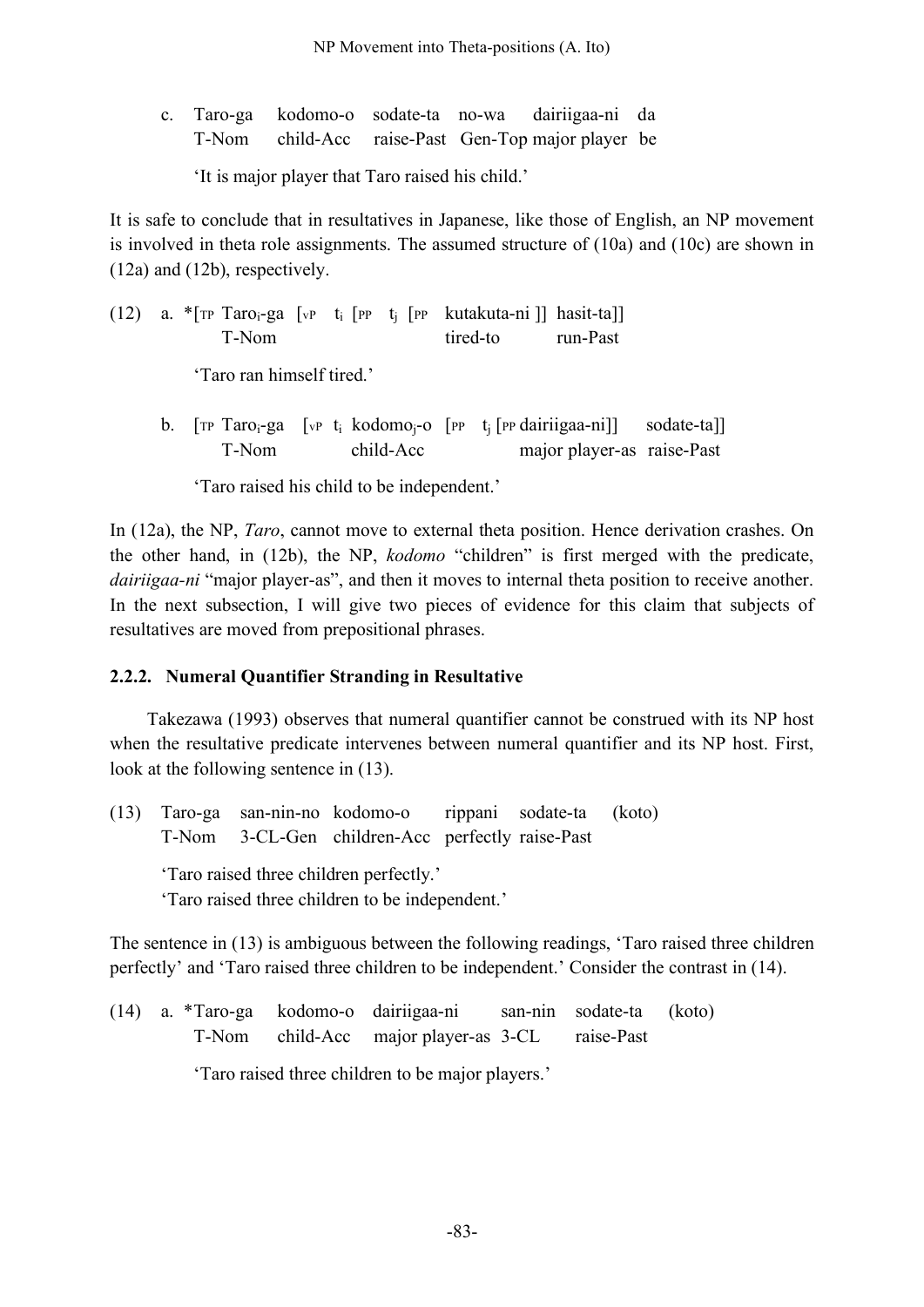|                | b. *Taro-ga kodomo-o rippa-ni san-nin sodate-ta<br>T-Nom child-Acc independent 3-CL |  | raise-Past              | (koto)          |
|----------------|-------------------------------------------------------------------------------------|--|-------------------------|-----------------|
|                | 'Taro raised three children to be independent.'                                     |  |                         | (Takezawa 1993) |
| $\mathbf{c}$ . | Taro-ga kodomo-o rippani san-nin<br>T-Nom children-Acc perfectly 3-CL               |  | sodate-ta<br>raise-Past | (koto)          |

'Taro raised three children perfectly.'

In (14a) an (14b), numeral quantifiers cannot be construed with their NPs. On the other hand, when the sentence means that Taro raised three children perfectly, the quantifier can be construed with its NP host, even when the predicate intervenes. Takezawa (1993) just attributes the ungrammaticality of these sentences in (14a) and (14b) to the fact that the goal phrases, *dairiigaa-ni* and *rippa-ni* are base generated in the lowest position of the structure, as schematized in (15).

(15) Subject > Direct Object > Secondary Goal Predicate

(Takezawa 1993)

But why numeral quantifier cannot be construed with its host NP when the predicate intervenes them? Further evidence for the claim that subject of secondary resultative moves from goal phrase comes from the following paradigm.

| (16) | T-Nom                                   | a. *Taro-ga dairiigaa-ni san-nin kodomo-o sodate-ta (koto)<br>major player-as 3-CL child-Acc raise-Past |                            |  |  |  |  |        |  |
|------|-----------------------------------------|---------------------------------------------------------------------------------------------------------|----------------------------|--|--|--|--|--------|--|
|      |                                         | 'Taro raised three children to be major players.'                                                       |                            |  |  |  |  |        |  |
|      | T-Nom                                   | b. Taro-ga rippani<br>perfectly 3-CL child-Acc raise-Past                                               | san-nin kodomo-o sodate-ta |  |  |  |  | (koto) |  |
|      | 'Taro raised three children perfectly.' |                                                                                                         |                            |  |  |  |  |        |  |

In (16a), the secondary predicate, *dairiigaa-ni* is predicated of the NP, *kodomo* "children". As the example sentence in (16a) shows, numeral quantifier cannot be construed with the NP, *kodomo* "children". On the other hand, when the sentence contains a simple adverb, *rippani* "perfectly", denoting manner of the verb, numeral quantifier can be construed with the NP, *kodomo* "children". Why such a contrast occurs between (16a) and (16b)? In the next subsection, I will give an analysis and claim that subject of resultative, which is traditionally considered to be a direct object, merges with secondary resultative predicate.

# **2.3. Analysis**

Given the hierarchy in (15) is correct, the structure of the sentence in (14b) and (14c) are the followings in (17a) and (17b), respectively.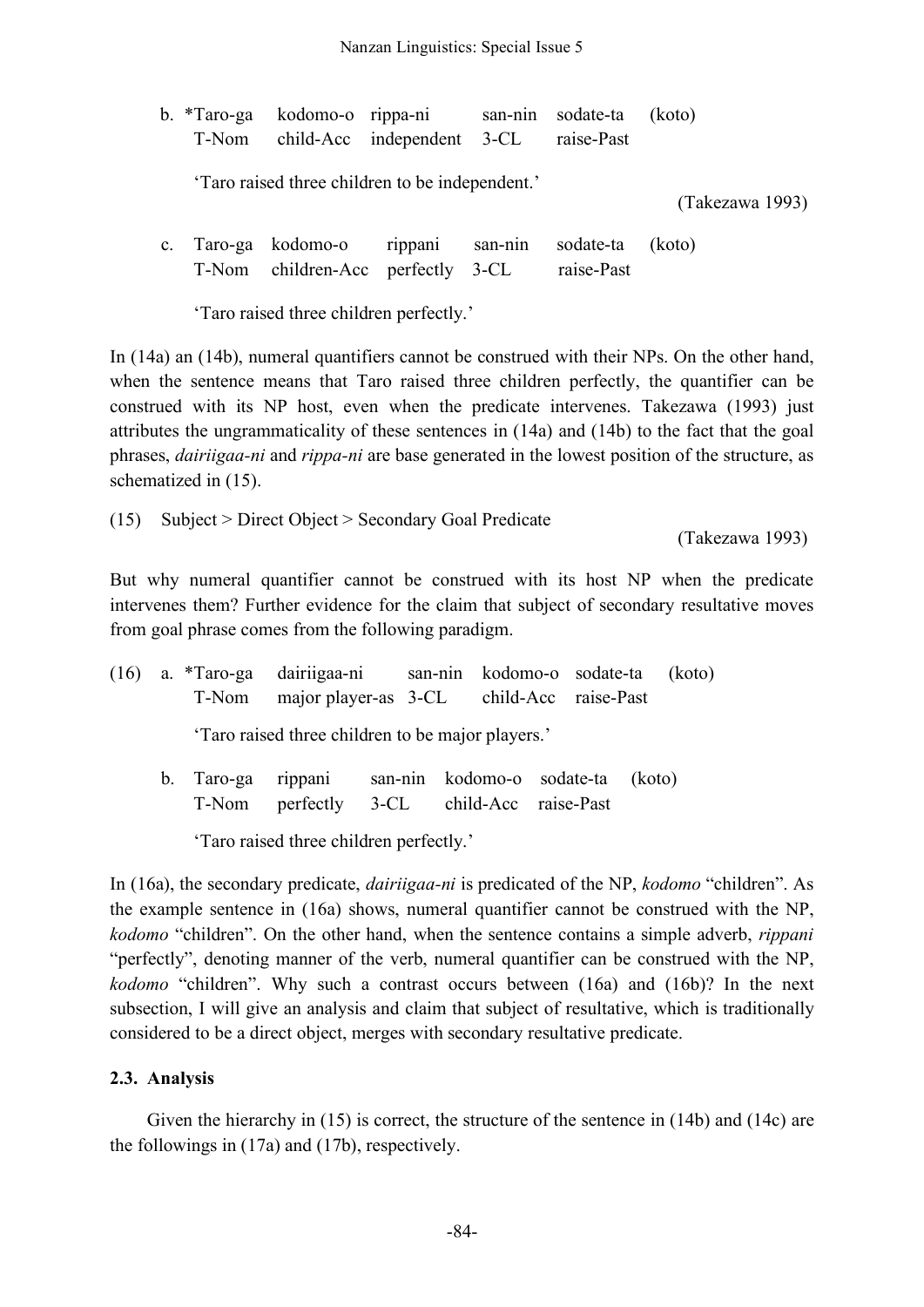- (17) a.  $\sqrt{\sqrt{p}}$  Taro-ga  $[\gamma_P \text{ kodomo-o}_i \quad [\gamma_P \gamma_P \text{rippal}]_p \text{ni}_i \quad [\gamma_P \text{t}_i \text{ san-nin} \quad \text{sodate-ta}]]$ T-Nom children-Acc independent 3-CL raise-Past 'Taro raised three children to be independent.'
	- b.  $\left[\begin{array}{cc} \n\sqrt{p} & \text{Taro-ga} \n\sqrt{p} & \text{kodomo-oi} \n\end{array}\right] \left[\begin{array}{cc} \n\sqrt{p} & \text{tippani} \n\end{array}\right] \left[\begin{array}{cc} \n\sqrt{p} & \text{t}_i \n\end{array} \right] \text{san-nin}$  sodate-talll T-Nom children-Acc perfectly 3-CL raise-Past

'Taro raised three children perfectly.'

In (17a), the NP, *kodomo* "children" is base generated in prepositional phrase, and then it moves into internal theta position. When the secondary predicate, *rippa-ni* "independent" is scrambled over the prepositional phrase, such a movement is an adjunction to the same category. Hence the derivation in (17a) should be ruled out. While, in (17b), adverbial phrase, *rippani* "perfectly" adjoins to VP, and the NP, *kodomo* "children" is scrambled over the VP, and the NP, *kodomo* "children" and numeral quantifier mutually c-command in the lowest VP. Hence the association between them is recognizable in (17b). Next look at the derivation of the sentences in (16), which are shown in (18). The structures of (16a) and (16b) are the followings in (18a) and (18b), respectively.

- (18) a.  $\sqrt{\frac{r}{r}}$  Taro-ga  $\lceil v \rceil$  [pp t<sub>i</sub> san-nin  $\lceil p \rceil$  [pp t][p ni]]]<sub>j</sub>  $\lceil v \rceil$  kodomo-o<sub>i</sub>  $\lceil p \rceil$ t]<sub>j</sub>]] T-Nom 3-CL independent children-Acc sodate-ta] raise-Past 'Taro raised three children to be independent.'
	- b.  $\lceil v \rceil$  Taro-ga  $\lceil v \rceil$  san-nin<sub>i</sub>  $\lceil v \rceil$ <sub>adv</sub> rippani $\lceil v \rceil$  t<sub>i</sub> kodomo-o sodate-ta]]] T-Nom 3-CL perfectly children-Acc raise-Past

'Taro raised three children perfectly.'

In (18a), the NP, *kodomo*, "children", first merges with the secondary resultative predicate, and then it moves into internal theta position. And then the remnant PP is scrambled over VP. While in (18b), numeral quantifier and its NP host, *kodomo* "children" mutually c-command in the lowest VP, and the numeral quantifier is scrambled over VP. The derivation of (18a) leads to the violation of the Proper Binding Condition, which is stated in (19). The ill-formed sentence in (18a) is excluded by the Proper Binding Condition, while permitting the derivation of (18b).

(19) Proper Binding Condition: Traces must be bound.

If this analysis is correct, subject of secondary resultative is merged with goal phrase and then it moves to internal theta position. In the next section, I will re-examine a certain diagnosis mismatch and give further supporting evidence for Bošković (1997).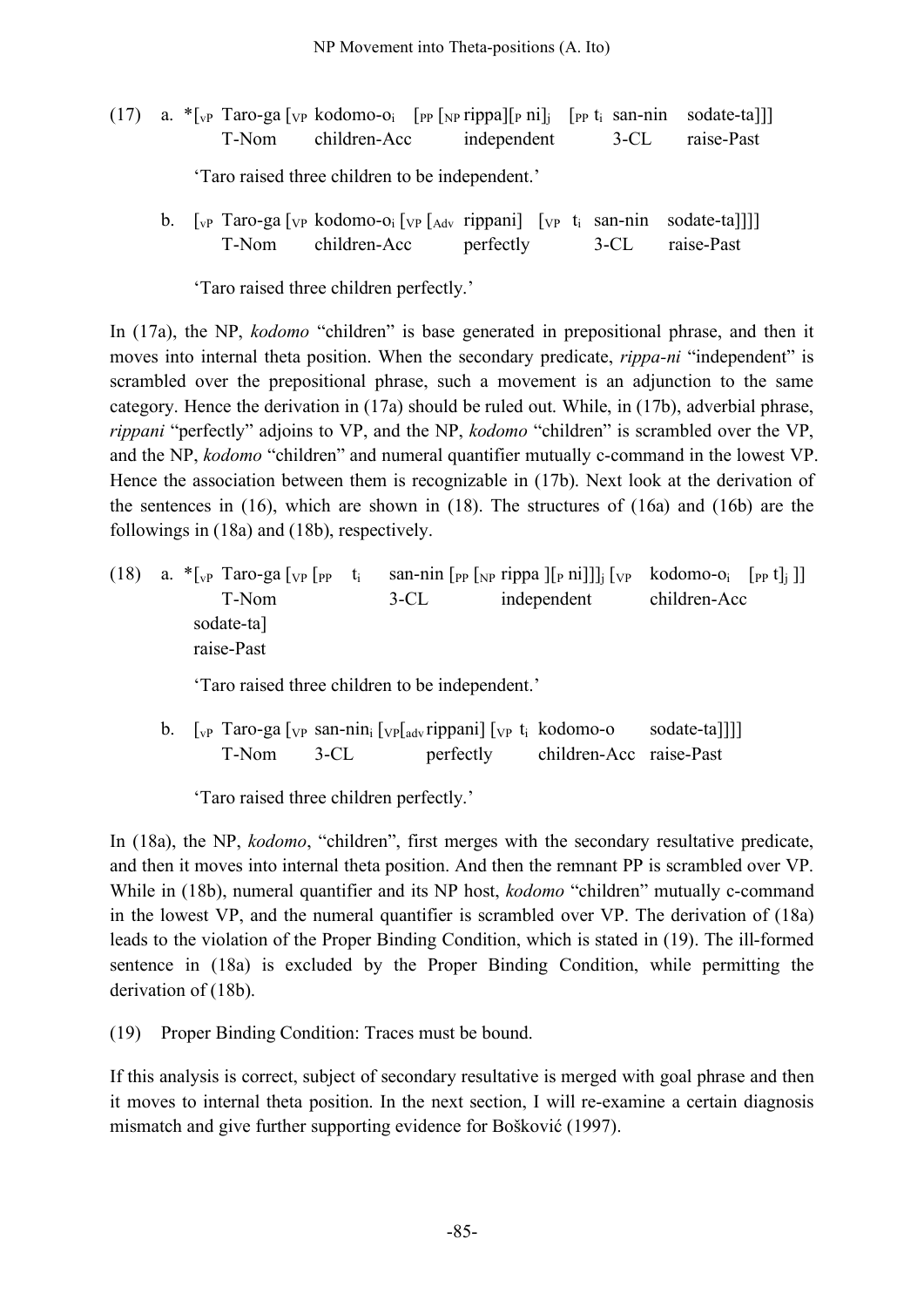### **3. Unaccusative Diagnostic Mismatch in Japanese**

In this section, we look at a certain diagnostic mismatch, where the diagnosis exhibits an unexpected behaviour of numeral quantifier stranding under a certain circumstance. The diagnosis is based on the fact that numeral quantifier and its host NP must meet a strict locality. Hence, a numeral quantifier stranding has been used to test the relative position of the NP and its numeral quantifier. (see Haig 1980, Kuroda 1983, Saito 1985, Miyagawa 1989 for original discussion on quantifier stranding). Since Miyagawa (1989), numeral quantifier stranding has been considered to be a syntactic diagnosis by which we distinguish an external argument from an internal argument.

# **3.1. Numeral Quantifier Stranding and Unaccusativity**

Since Harada (1969), it is observed that in Japanese, numeral quantifier can strand off its NP host, as is shown in (20).

| (20) | a. San-nin-no Nihonjin-ga Indo-ni tui-ta                                        |  |                                            |  | (koto)                                                                             |  |
|------|---------------------------------------------------------------------------------|--|--------------------------------------------|--|------------------------------------------------------------------------------------|--|
|      |                                                                                 |  | 3-CL-Gen Japanese-Nom India-to arrive-Past |  |                                                                                    |  |
|      | 'Three Japanese arrived at India.'                                              |  |                                            |  |                                                                                    |  |
|      | b. Nihonjin-ga Indo-ni san-nin tui-ta<br>Japanese-Nom India-to 3-CL arrive-Past |  |                                            |  | (koto)                                                                             |  |
|      |                                                                                 |  |                                            |  | The decomposition of commention the contened in $(201)$ is the effective different |  |

Under a traditional assumption, the sentence in (20b) is transformed from the sentence in (20a) by a quantifier stranding rule. But, such a transformational rule does not explain why the fact is such. Miyagawa (1989), making extensive observations on quantifer strandings, concludes that a quantifier and its NP host must observe strict locality, which provides strong evidence for the existence of NP-trace. Consider the contrast between (21a) and (21b).

| students-Nom |                           |                                                                                                             | $3-CL$                                                                               | san-nin hasi-tall<br>run-Past | (koto) |
|--------------|---------------------------|-------------------------------------------------------------------------------------------------------------|--------------------------------------------------------------------------------------|-------------------------------|--------|
|              |                           |                                                                                                             |                                                                                      |                               |        |
| Japanese-Nom |                           |                                                                                                             |                                                                                      |                               |        |
|              | $\mathbf{r}$ $\mathbf{r}$ | b. $[T_P \text{Nihonjin}_i\text{-}ga$ $[y_P \text{Indo-ni } t_i]$<br>India-to<br>$\cdots$ $\cdots$ $\cdots$ | Hakone Marathon-Acc<br>'Five students ran Hakone marathon race.'<br>go-nin<br>$5-CL$ | tui-ta]]<br>arrive-Past       | (koto) |

'Five Japanese arrived at India.'

(Miyagawa 1989 lexically altered)

The sentences in (21a) and (21b) are instances of unergative verb and unaccusative verb, respectively. In (21a), numeral quantifier cannot be construed with the subject NP. While, in (21b), numeral quantifier can be construed with the subject NP. Miyagawa (1989), contrasting (21a) with (21b), claims that the NP and its associated numeral quantifier must meet a locality requirement, which is stated as a structural requirement in (22).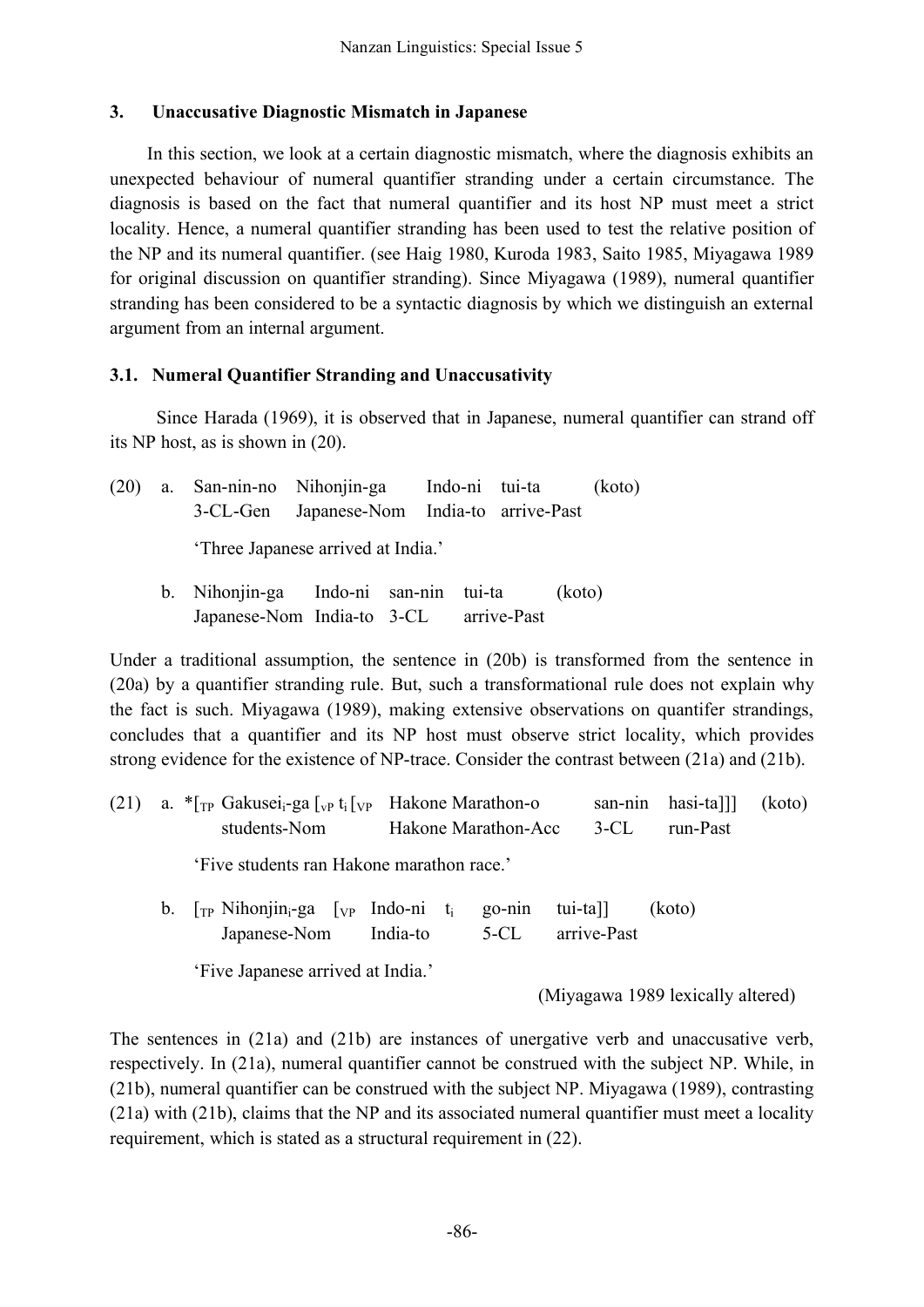(22) The Numeral Quantifier and its NP host or the trace of the NP must mutually c-command each other.

It is widely acknowledged that the subject of unergative verb is an external argument. In (21a), the NP, *gakusei* "student" is base generated in the Spec of vP, and it is moved to the Spec of TP. There is nowhere throughout the derivation in (21a) that the NP, *gakusei* "student" and the numeral quantifier, *san-nin*, mutually c-command. Hence there is no association between the subject and the numeral quantifier in (21a). On the other hand, in (21b), there is an association between the subject, *nihonjin* "Japanese" and the numeral quantifier, *go-nin*, although they are too far away. It is widely acknowledged that the subject of unaccusative verb is an internal argument. The subject NP, *nihonjin* "Japanese" in (21b) is base generated in the trace position and then it is moved to the Spec of TP for case reason. If this assumption is correct, there is a point that the NP and the numeral quantifier can mutually c-command. Hence, the numeral quantifier can be construed with the subject NP, *gakusei* "student" in (21b). The contrast between (21a) and (21b) demonstrates that the numeral quantifier stranding is useful diagnosis in distinguishing unaccusative verb from the other kinds of verbs, transitive and unergative. I shall call this diagnosis unaccusative diagnosis.

In the next subsection, let us look at the fact that this diagnosis singles out different class of verb under a special circumstance, causing a diagnosis mismatch.

#### **3.2. Unaccusative Diagnostic Mismatch in Japanese**

Miyagawa (1989) observes that numeral quantifier stranding exhibits an unexpected behavior when a manner of motion verb is accompanied by a goal phrase. Consider the contrast between (23a) and (23b).

(23) a. \*Kodomo-ga inu-to awatete san-nin hasit-ta (koto) children-Nom dog-with hurriedly 3-CL run-Past

'Three children ran with a dog hurriedly.'

b. Kodomo-ga inu-to awatete kooen-made san-nin hasi-ta (koto) children-Nom dog-with hurriedly park-as far as 3-CL run-Past

'Three children ran hurriedly as far as to the park with a dog.'

(Miyagawa 1989)

The sentences in (23) are examples with manner of motion verbs, which are unergative. As we have already seen in the previous section, in a sentence with unergative verb, it is expected that the surface subject cannot be construed with its numeral quantifier which is embedded in the VP because the unergative verb does not have an internal argument. In (23a), the association between the NP, *kodomo* "children" and its numeral quantifier is impossible, as we expect. On the other hand, in (23b), when the sentence contains a goal phrase, *kooen made* "as far as to the park", the association between the NP, *kodomo* "children" and its numeral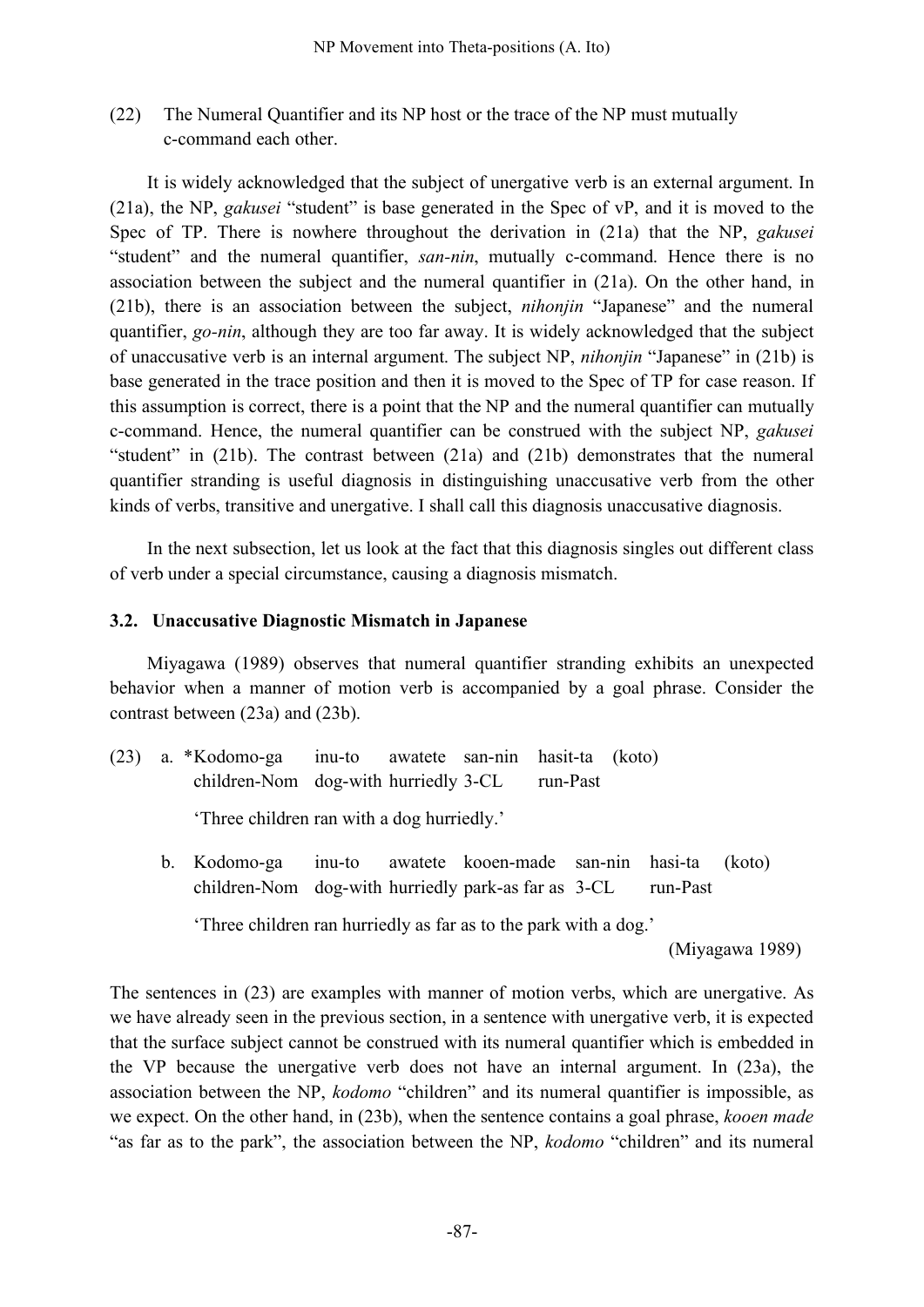quantifier suddenly becomes recognizable, even though the numeral quantifier and its NP host are too far away. Every reader acknowledges the clear difference in judgment of their associations between (23a) and (23b). As we have seen in the previous section, numeral quantifier is construed only with an internal argument of unaccusative verb thanks to the presence of its trace. But in (23b), even though the verb is unergative, the sentence is grammatical. This suggests that the subject NP must have moved from a certain position within VP, where it left a trace behind. The contrast between (23a) and (23b) means that, the goal phrase, *made* "as far as to" plays a crucial role in the association between numeral quantifier and its NP host. The sentence in (23b) shows that Japanese exhibit unaccusative diagnosis mismatch. Why such a mismatch occurs only when the sentence contains a goal phrase? To solve this puzzle, Tsujimura (1994) hypothesizes that a manner of motion verb, when a goal phrase is added, undergoes classificational change into unaccusative, claiming that there is no unaccusative diagnostic mismatch in (23b). Next, let's take a quick look at Tsujimura's account.

## **3.3. Classificational Alternation Hypothesis**

To solve this diagnostic mismatch puzzle, Tsujimura (1994), based on Miyagawa's (1989) suggestion, proposes that unergative verb, when it appears with a goal phrase, undergoes classificational change into unaccusative verb (see Takezawa 1993 for relevant discussion on English unergative verbs with goal phrase). Tsujimura hypothesizes that unergative verb, *kooen made hasiru,* "run as far as to the park" undergoes classificational change into unaccusative verb. She concludes that subject NP, *kodomo* "children" is moved from direct object position to the surface position. According to Tsujimura (1994), the assumed structure of (23b) is something like (24).

(24)  $\lceil \text{TP Kodomo}_i\text{-ga} \rceil$  (vp inu-to awatete t<sub>i</sub> san-nin kooen-made hasit-ta]] (koto) children-Nom dog-with hurriedly 3-CL park-as far as run-Past

'Three children ran as far as to the house with a dog.'

(Tsujimura 1994)

In (24), the NP, *kodomo* "children" is base generated as an internal argument of the VP, *kooen made hasi-ru*, and then it moves into the Spec of TP. The surface subject, *kodomo* "children" is mutually c-commanded with its numeral quantifier, *san-nin*, because of the presence of the NP trace. Tsujimura's main claim is that the unergative verb in (24) changes into unaccusative verb when the verb occurs with a goal phrase, suggesting that there is no unaccusative diagnosis mismatch from the beginning. According to Tsujimura, the NP, *kodomo* "children" in (24) is not an external argument, but an internal argument of the verb. In the next subsection, I'll give a piece of evidence against this classificational change hypothesis, and I will give an alternative analysis.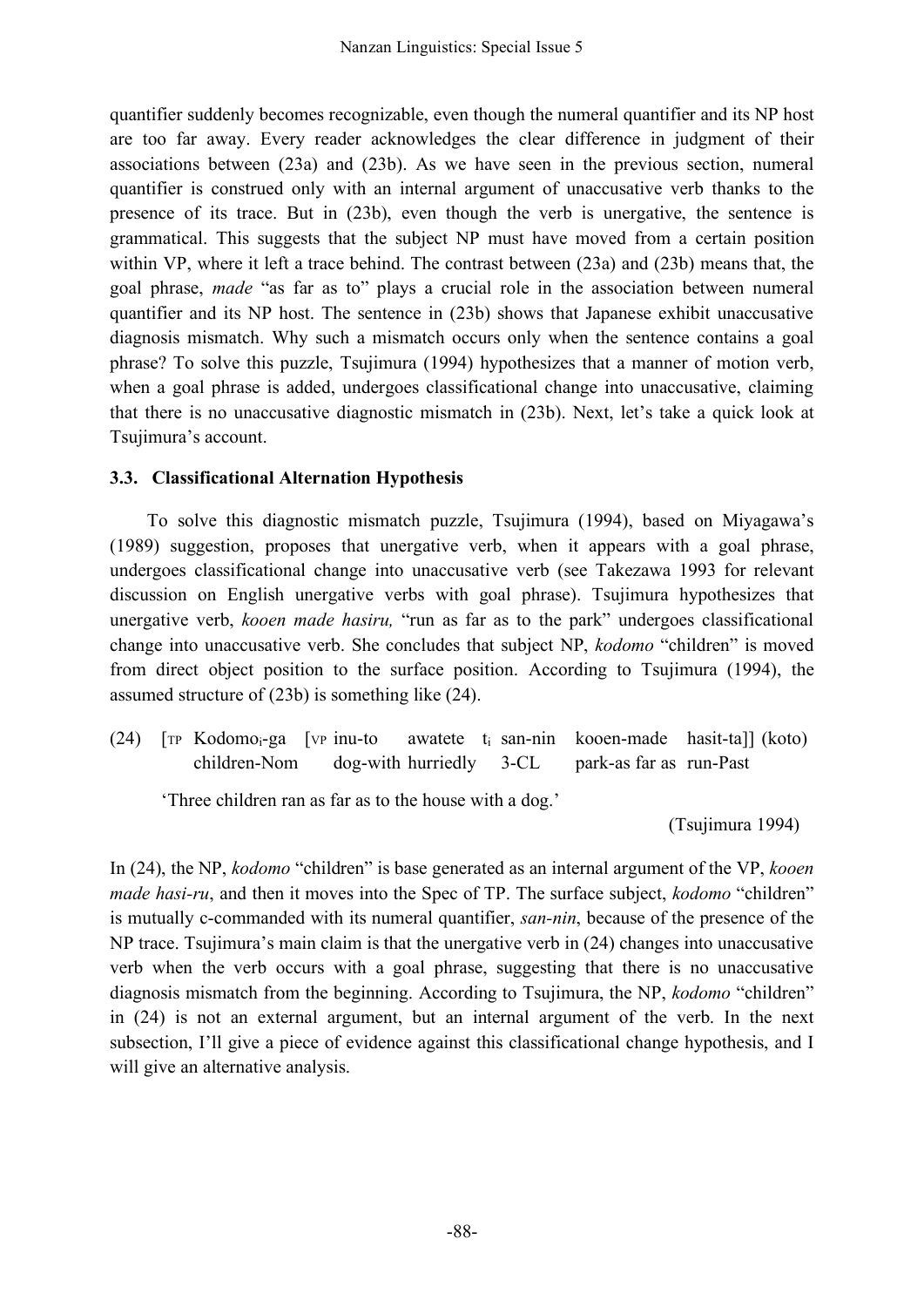#### **3.4. Against the Classificational Alternation Hypothesis**

In this subsection, I will apply a diagnosis to the sentence in (23b), using two different kinds of adverbs which are sensitive to the verb classes; unaccusativity or unergativity. In section 3.4.1, I will show that there are two kinds of adverbs, one of which occur with the sentence with unergative verbs, while the other unaccusative. In 3.4.2, I will show that the verb phrase, *kooen-made hasiru* "run as far as to the park", does not undergo classificational change into unaccusative, but that Japanese does exhibit unaccusative diagnosis mismatch.

#### **3.4.1. Basic Observation**

Consider the example sentences in (25). The verbs, *hamaru* "fall into" in (25), are considered to be unaccusative verbs.

|  |                 |                                       | (25) a. Taro-ga <i>ukkari</i> wana-ni hamat-ta (koto)    |
|--|-----------------|---------------------------------------|----------------------------------------------------------|
|  |                 | T-Nom <i>abstractedly</i> trap-in     | fall-Past                                                |
|  |                 | 'Taro fell into the trap carelessly.' |                                                          |
|  |                 |                                       | b. *Taro-ga <i>isyookenmeini</i> wana-ni hamat-ta (koto) |
|  | T-Nom earnestly |                                       | trap-in fall-Past                                        |

'Taro fell into the trap hard.'

As the example sentence in (25a) shows, the adverb, *ukkari* "carelessly", harmonizes with unaccusative verb. While, as the example sentence in (25b) shows, the adverb, *isyookenmeini* "earnestly", does clashes with unaccusative verb. Next consider the contrast in (26). The verbs, *hasiru* 'run' in (26), are considered to be unergative verbs.

|  |                           |                        | (26) a. Taro-ga <i>isyookenmeini</i> Hakone-Marathon-o hasit-ta (koto) |                 |  |
|--|---------------------------|------------------------|------------------------------------------------------------------------|-----------------|--|
|  |                           | T-Nom <i>earnestly</i> | Hakone Marathon-Acc run-Past                                           |                 |  |
|  |                           |                        | 'Taro ran Hakone marathon race reluctantly.'                           |                 |  |
|  | b. *Taro-ga <i>ukkari</i> |                        | Hakone Marathon-o                                                      | hasit-ta (koto) |  |
|  |                           |                        |                                                                        |                 |  |

T-Nom *abstractedly* Hakone Marathon-Acc run-Past

'Taro ran Hakone Marathon race abstractedly.'

As the example sentence in (26a) shows, the adverb, *isyookenmeini* "earnestly", harmonizes with unergative verb. While, as the example sentence in (26b) shows, the adverb, *ukkari* "abstractedly", does clash with unergative verb. These contrasts between (25a) and (26a) , and (25b) and (26b) show that the adverb, *isyookenmeini* "earnestly", is an unergative adverb, while the adverb, *ukkari* "abstractedly", is an unaccusative adverb. With this in mind, let us consider the numeral quantifier stranding in a sentence with attained goal phrase that we have seen in the previous section. In the next subsection, I will use these two kinds of adverbs as a diagnosis to show that unaccusative diagnostic mismatch is still exhibited in the example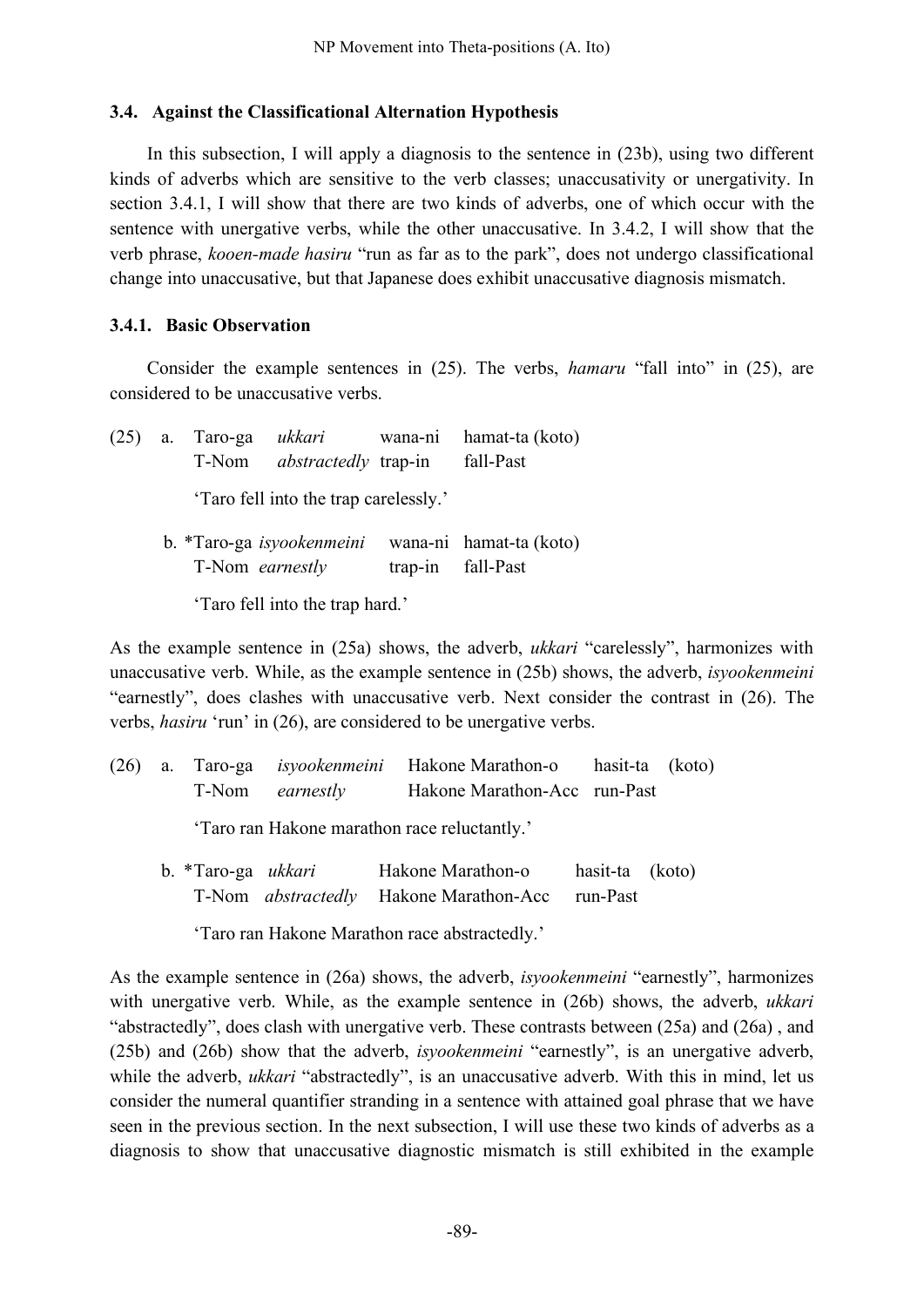sentence in (23b), contra to Tsujimura (1994).

#### **3.4.2. Unaccusative Diagnosis Mismatch in New Evidence**

The sentence in (23b) is repeated in (27), but this time each sentence in (27) contains either unergative or unaccusative adverbs.

- (27) a. Gakusei-ga *isyookenmeini* inu-to kooen-made san-nin hasit-ta (koto) student-Nom *earnestly* dogs-with park-as far as 3-CL run-Past 'Three students run as far as to the park with dogs earnestly.'
	- b. \*Gakusei-ga *ukkari* inu-to kooen-made san-ni hasit-ta (koto) student-Nom *abstractedly* dogs park-as far as 3-CL run-Past

'Three students ran as far as to the park with dogs *abstractedly*.'

In (27), the associations between numeral quantifiers and their NP hosts are recognizable. But there is a contrast between (27a) and (27b) in the judgments of the occurrences of adverbs in the sentences. In (27a), the unergative adverb, *isyookenmeini* "earnestly", harmonizes with the manner of motion verb with a goal phrase. On the other hand, as the sentence in (27b) shows, there is a clash between the unaccusative adverb, *ukkari* "abstractedly", and the manner of motion verb with a goal phrase. This means that the manner of motion verb, *kooen made hasiru* "run" is still unergative, suggesting that the surface subject, *gakusei* "students"*,* is an external arguement, an agent. In (27a), the NP, *gakusei* "students", should be as close as to the numeral quantifier, *san-nin*, so that they mutually c-command. And at the same time, it is an external argument. This fact cannot be accounted for by Tsujimura's hypothesis. Why unaccusative diagnosis mismatch is exhibited in a sentence with a manner of motion verb with attained goal phrase, *made* "as far as to"? Before proceeding to the analysis, I will try to show that numeral quantifier can be construed with external argument only when a manner of motion verb takes the goal phrase, *made* "as far as to", not the other PP phrase, *de* "in".

### **3.4.3. "***Made***" Phrase as a Predicate**

Consider the contrast between (28a) and (28b). The sentence in (27a) is repeated in (28b).

(28) a. \*Gakusei-ga isyookenmeini inu-to kooen-de san-nin hasit-ta (koto) student-Nom earnestly dog-with park-as far as  $3-CL$  run-Past

'Three students ran earnestly as far as to the park with dogs.'

b. Gakusei-ga isyookenmeini inu-to kooen-made san-nin hasit-ta (koto) student-Nom earnestly dog-with park-as far as  $3-CL$  run-Past

'Three students ran hurriedly as far as to the park with a dog.'

As the sentence in (28a) shows, the numeral quantifier, *san-nin* cannot be construed with the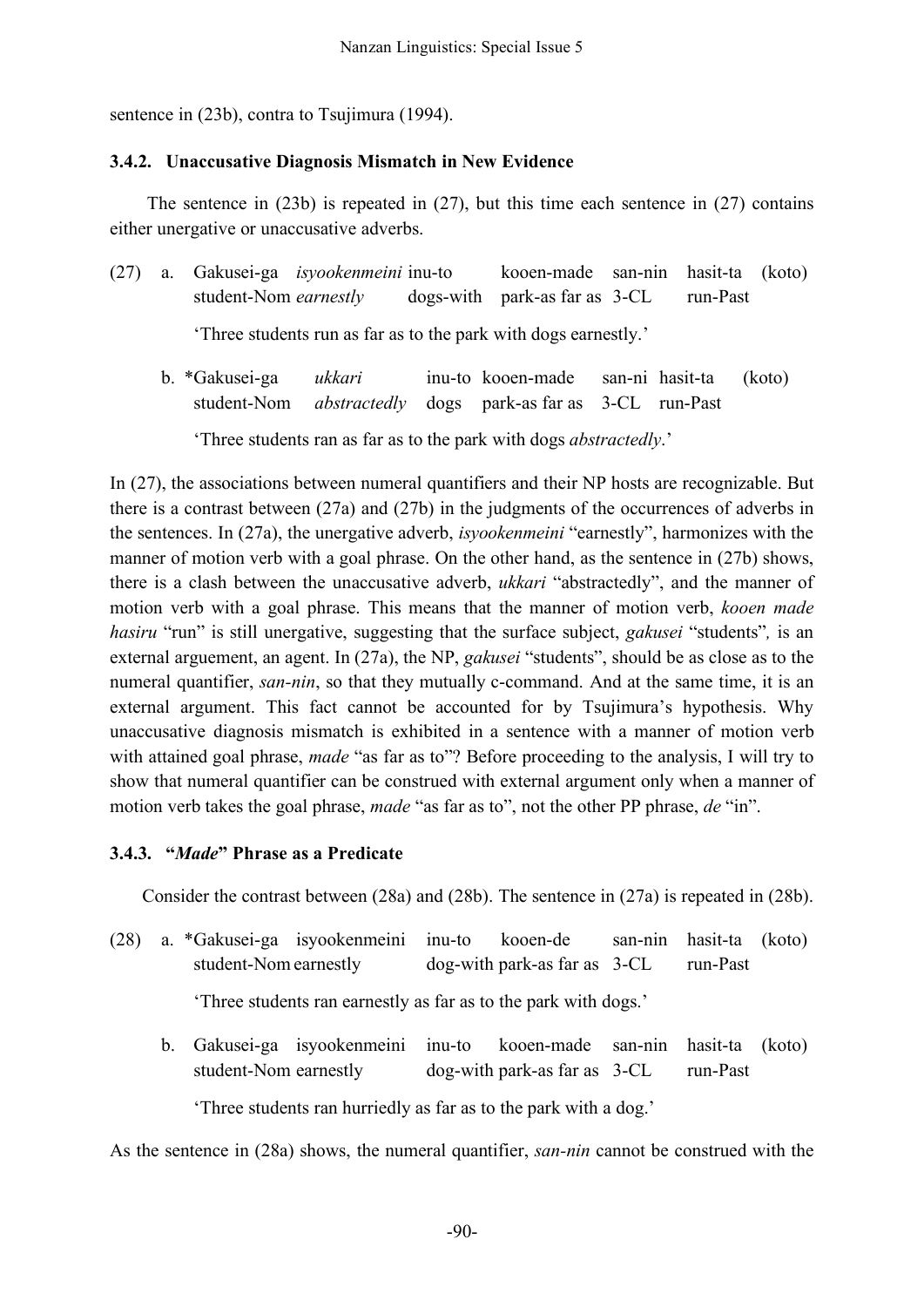NP, *gakusei* "student", when the verb, *hasi-ru* "run" appear with a locative PP, *kooen de* "in the park". On the other hand, the numeral quantifier can be construed with the NP, when a sentence has a goal phrase, *made* "as far as"*,* as is shown in (28b). This contrast between (28a) and (28b) shows that the unaccusative diagnostic mismatch occurs only when the attained goal phrase, *made,* "as far as to" appears in a sentence, suggesting that the phrase, *made* "as far as to" is a predicate, not an adjunct. In the next subsection, I will give an alternative analysis to Tsujimura (1994).

## **3.5. Alternative Analysis**

The assumed structures of (28a) and (28b) are shown in (29a) and (29b), respectively.

(29) a.  $\binom{[T]}{[T]}$  Gakusei<sub>i</sub>-ga  $\binom{[T]}{[T]}$  isyookenmeini  $\binom{[T]}{[T]}$  kooen-de inu-to san-nin student-Nom earnestly park-in dogs-with 3-CL hasit-ta]]] (koto) run-Past 'Three students ran earnestly with dogs in park.' b.  $[\text{TP Gakusei}_i$ -ga  $[\text{VP}, t_i]$   $[\text{VP}, t_i]$  isyookenmeini  $[\text{VP}, t_i]$  inu-to  $[[\text{SC Kooen-made}]$ student-Nom earnestly dogs-with as far as park  $[sC t_i \quad \text{san-nin} \quad t_i]]$  has it-ta]]][(koto) 3-CL run-Past

'Three students run as far as to the park earnestly with dogs.'

In (29a), the NP, *gakusei* "student", is base generated in Spec of TP and the numeral quantifier, *san-nin*, is embedded within VP. They are too far away to be mutually ccommanded. Hence, the association between the two phrases is impossible in (29a). While, in (29b), the NP, *gakusei* "student" is subject of small clause, and at the same time, it is subject of matrix verb, *hasiru* "run". The NP, *gakusei* "student", is merged with the numeral quantifier, *san-nin* within a small clause headed by the predicate, *made* "as far as to"*,* where they mutually c-command. Hence the association between the two is realized within a small clause. As we have seen in the previous subsection, the NP, *gakusei* "student", is also an external argument of the verb*, isyookenmeini hasi-ru* "run earnestly". The NP further moves to the Spec of small vP, as is shown in (29b). In the derivation of (29b), the goal phrase, *kooen made* "as far as to the park" is scrambled over small clause from the remnant, and this derivation so far decides the word order, 'Gakusei-ga inu-to isyookenmei kooen-made san-nin hasit-ta (koto).' In (29a), *kooen-de* "in the park" is an adjunction, while in (29b), *kooen-made* "as far as to the park" functions as a head of small clause. Given this, we can explain why we observe unaccusative diagnostic mismatch when unergative verb appears with an attained goal phrase. Under this NP movement analysis, the NP, *gakusei* receives multiple theta roles from the two different kinds of predicates. If this analysis is correct, a new generalization emerges, which is stated in (30).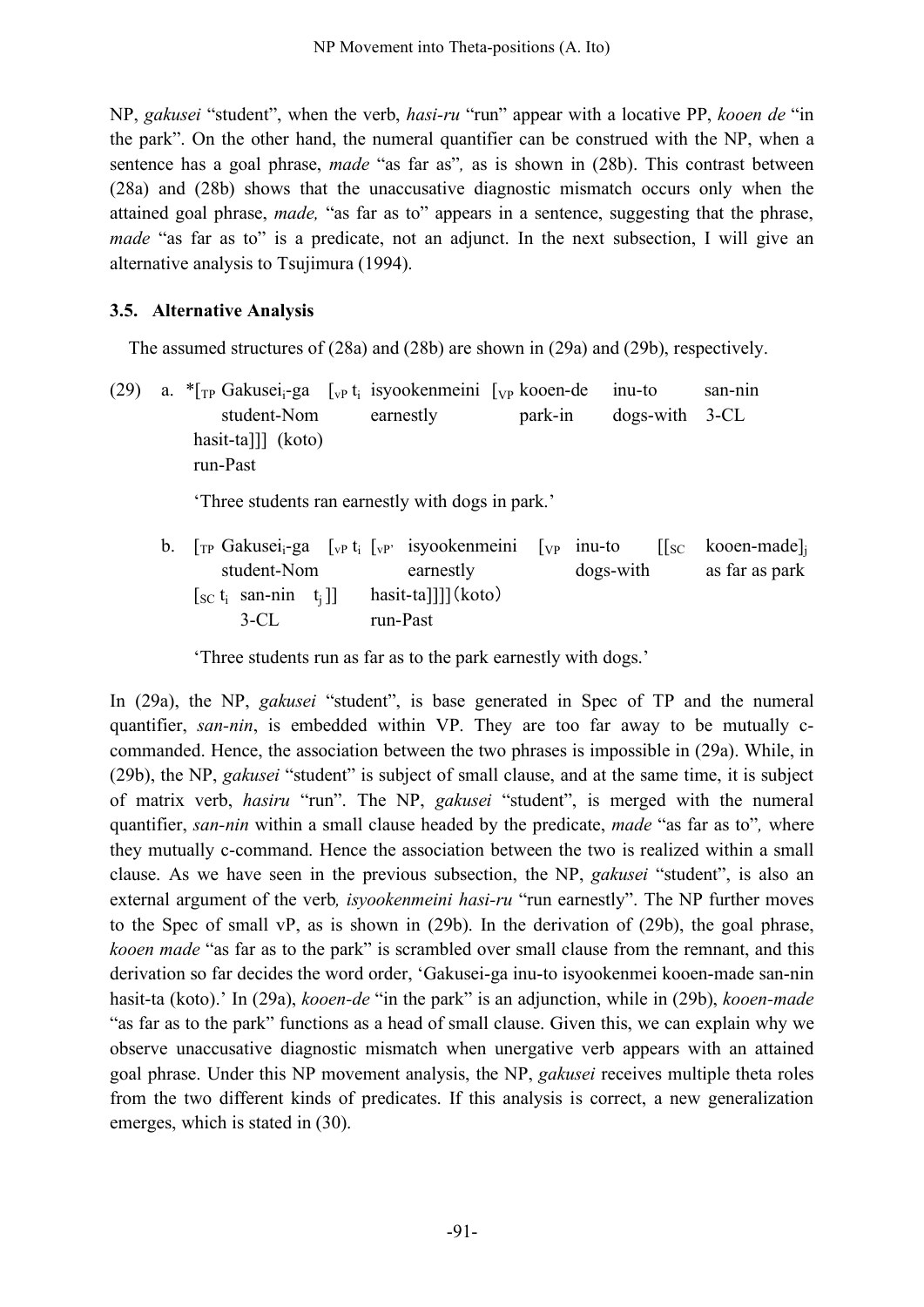(30) Generalization on an NP Movement: An NP moves into external theta position as well as internal theta position.

Here, one interesting problem emerges. This generalization is inconsistent with Saito's (2001). Why an NP moves into external theta position in Japanese? It is widely assumed that English is a language of agreement, while Japanese is non-agreement language. I assume that this difference affects an NP movement. Furthermore, one problem remains to be solved as to resultative construction in Japanese. As we have seen in the previous section, why can't we have the sentence, 'Taro-ga kutakuta-ni hasit-ta (koto) (Taro ran himself tired.),' in Japanese? There is no intransitive verb, which allow resultative construction in Japanese, in which resultative phrase is predicated of an external argument.

#### **4. Conclusion**

In this paper, I have provided two pieces of evidence for Bošković (1997) and Saito (2001). In section 1, I have argued that in resultative construction in Japanese, subject of secondary resultative receive multiple theta roles by Merge. In section 2, I have re-examined the unaccusative diagnosis mismatch in the new evidence and have given alternative analysis to Tsujimura (1994). I have shown that subject of a manner of motion verb with attained goal phrase is external argument, not internal argument. I have proposed that a manner of motion verb selects small clause, which is headed by the goal phrase, *made* "as far as to". The external argument of unergartive verb is first merged with attained goal phrase, and then it moves into its surface position. This movement analysis gives a solution to unaccusative diagnosis mismatch in Japanese.

Under Minimalist Program, the linguistic level are taken to be only the conceputually necessary, PF and LF, meaning that there are no intermediate level of D-Structure or S-Structure. Without the level of D-Structure, there seems to be no upper limits of theta role assignments to an NP. If we don't assume D-Structure, we can provide an adequate account of resultatives and unaccusative diagnosis mismatch in Japanese.

### **References**

- Bošković, Ž. (1997) *The Syntax of Nonfinte Complementation: An Economy Approach*, MIT Press, Cambridge, Mass.
- Bošković, Ž. and D. Takahashi (1998) "Scrambling and Last Resort," *Linguistic Inquiry* 29, 347-366.
- Chomsky, N. (1981) *Lectures on Government and Binding*, Foris, Dordrecht.
- Chomsky, N. (1986) *Knowledge of Language: Its Nature, Origin, and Use*, Praeger, NY.
- Chomsky, N. (1995) *The Minimalist Program*, MIT Press. Cambridge, MA.
- Dubinsky, S. and S. Hamano (2002) "Case Checking by AspP: The Syntax and Semantics of Predicative Postpositions," *Japanese/Korean Linguistics* 12, Stanford CSLI, Stanford University, 231-242.